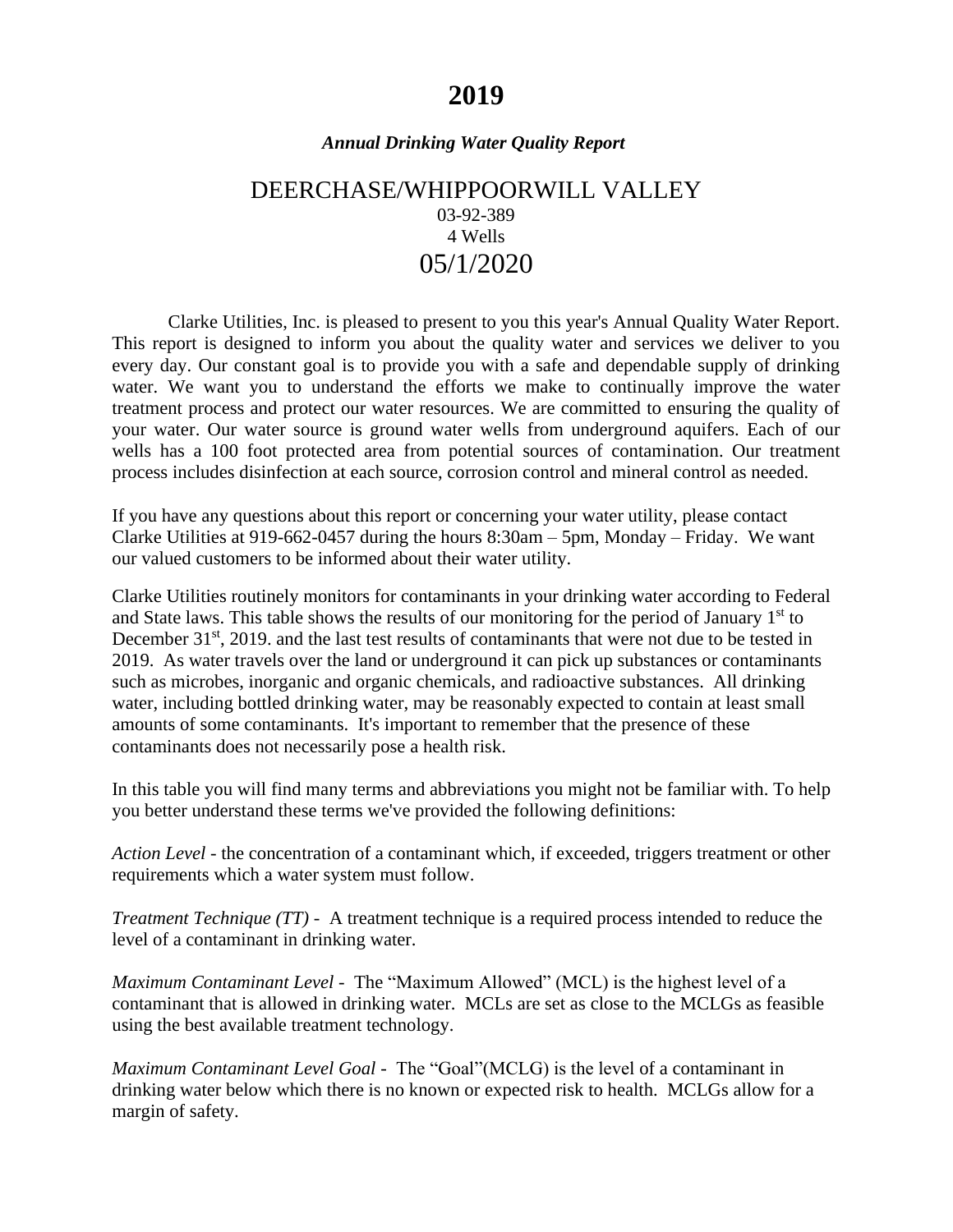The following tables list the contaminants that were detected in your drinking water.

#### **2019 Well #2, #3, #4, #5 Microbiological Contaminants in the Distribution System -** For systems that collect *less than 40* samples per month.

| Contaminant (units)                                | MCL<br>Violation<br>Y/N | Your<br>Water | MCLG     | MCL.                                                                                                         | Likely Source of<br>Contamination       |
|----------------------------------------------------|-------------------------|---------------|----------|--------------------------------------------------------------------------------------------------------------|-----------------------------------------|
| Total Coliform Bacteria<br>(presence or absence)   | N                       | <b>NONE</b>   | $\bf{0}$ | 1 positive sample / month*<br>Note: If either an original routine<br>sample and/or its repeat samples(s) are | Naturally present in the<br>environment |
| Fecal Coliform or E. coli<br>(presence or absence) | N                       | <b>NONE</b>   |          | fecal coliform or E. coli positive, a Tier 1<br>violation exists.                                            | Human and animal fecal<br>waste         |

#### **2019 Well #2, #3, #4, #5 Nitrate/Nitrite Contaminants**

| Contaminant (units)            | Sample<br>Date | MCL<br>Violati<br><sub>on</sub><br>Y/N | Your<br>Water | Range<br>High<br>Low | MCLG | <b>MCL</b> | Likely Source of Contamination                                                                    |
|--------------------------------|----------------|----------------------------------------|---------------|----------------------|------|------------|---------------------------------------------------------------------------------------------------|
| Nitrate (as Nitrogen)<br>(ppm) | 03/12/19       | N                                      | ND.<br>ND.    | N/A                  | 10   | 10         | Runoff from fertilizer use; leaching<br>from septic tanks, sewage; erosion of<br>natural deposits |
| Nitrite (as Nitrogen)<br>(ppm) | N/A            | N                                      | N/A           | N/A                  |      |            | Runoff from fertilizer use; leaching<br>from septic tanks, sewage; erosion of<br>natural deposits |
|                                |                |                                        |               |                      |      |            |                                                                                                   |

#### **2017 Well #2, #3, #4, #5 Lead and Copper Contaminants**

| Contaminant (units)                           | Sample<br>Date | Your<br>Water | Number of<br>sites found<br>above the AL | MCLG | AL       | Likely Source of Contamination                                          |
|-----------------------------------------------|----------------|---------------|------------------------------------------|------|----------|-------------------------------------------------------------------------|
| Copper (ppm)<br>(90 <sup>th</sup> percentile) | 9/26/17        | $.476$ mg/l   | $\Omega$                                 | 1.3  | $AL=1.3$ | Corrosion of household plumbing<br>systems; erosion of natural deposits |
| Lead $(ppb)$<br>(90 <sup>th</sup> percentile) | 9/26/17        | ND.           |                                          |      | $AL=15$  | Corrosion of household plumbing<br>systems; erosion of natural deposits |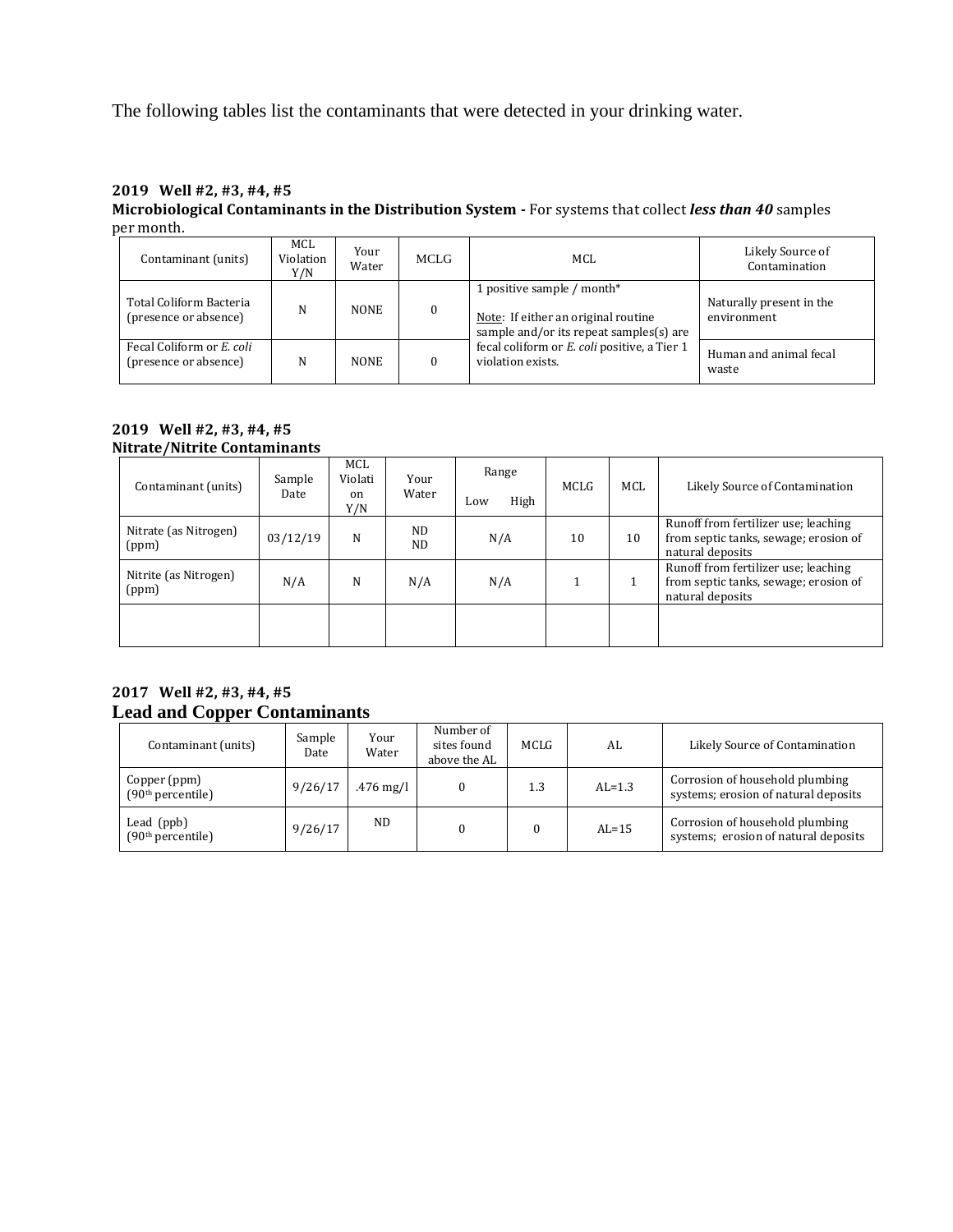#### **2019 Well #2, #3, #4, #5 Inorganic Contaminants**

| Contaminant (units)          | Sample<br>Date | MCL<br>Violatio<br>n<br>Y/N | Your<br>Water | Range<br>Low<br>High | <b>MCLG</b>    | MCL            | Likely Source of Contamination                                                                                                               |
|------------------------------|----------------|-----------------------------|---------------|----------------------|----------------|----------------|----------------------------------------------------------------------------------------------------------------------------------------------|
| Antimony (ppb)               | 12/6/19        | $\mathbf N$                 | <b>ND</b>     | N/A                  | 6              | 6              | Discharge from petroleum refineries;<br>fire retardants; ceramics; electronics;<br>solder                                                    |
| Arsenic (ppb)                | 12/6/19        | $\mathbf N$                 | <b>ND</b>     | N/A                  | $\theta$       | 10             | Erosion of natural deposits; runoff from<br>orchards; runoff from glass and<br>electronics production wastes                                 |
| Barium (ppm)                 | 12/6/19        | $\mathbf N$                 | <b>ND</b>     | N/A                  | 2              | $\overline{2}$ | Discharge of drilling wastes; discharge<br>from metal refineries; erosion of<br>natural deposits                                             |
| Beryllium (ppb)              | 12/6/19        | $\mathbf N$                 | <b>ND</b>     | N/A                  | 4              | $\overline{4}$ | Discharge from metal refineries and<br>coal-burning factories; discharge from<br>electrical, aerospace, and defense<br>industries            |
| Cadmium (ppb)                | 12/6/19        | N                           | <b>ND</b>     | N/A                  | 5              | 5              | Corrosion of galvanized pipes; erosion<br>of natural deposits; discharge from<br>metal refineries; runoff from waste<br>batteries and paints |
| Chromium (ppb)               | 12/6/19        | $\mathbf N$                 | ND            | N/A                  | 100            | 100            | Discharge from steel and pulp mills;<br>erosion of natural deposits                                                                          |
| Cyanide (ppb)                | 12/6/19        | $\mathbf N$                 | <b>ND</b>     | N/A                  | 200            | 200            | Discharge from steel/metal factories;<br>discharge from plastic and fertilizer<br>factories                                                  |
| Fluoride (ppm)               | 12/6/19        | $\mathbf N$                 | $.12$ mg/l    | N/A                  | $\overline{4}$ | $\overline{4}$ | Erosion of natural deposits; water<br>additive which promotes strong teeth;<br>discharge from fertilizer and aluminum<br>factories           |
| Mercury (inorganic)<br>(ppb) | 12/6/19        | $\mathbf N$                 | <b>ND</b>     | N/A                  | 2              | $\overline{2}$ | Erosion of natural deposits; discharge<br>from refineries and factories; runoff<br>from landfills; runoff from cropland                      |
| Selenium (ppb)               | 12/6/19        | $\mathbf N$                 | <b>ND</b>     | N/A                  | 50             | 50             | Discharge from petroleum and metal<br>refineries; erosion of natural deposits;<br>discharge from mines                                       |
| Thallium (ppb)               | 12/6/19        | $\mathbf N$                 | <b>ND</b>     | N/A                  | 0.5            | 2              | Leaching from ore-processing sites;<br>discharge from electronics, glass, and<br>drug factories                                              |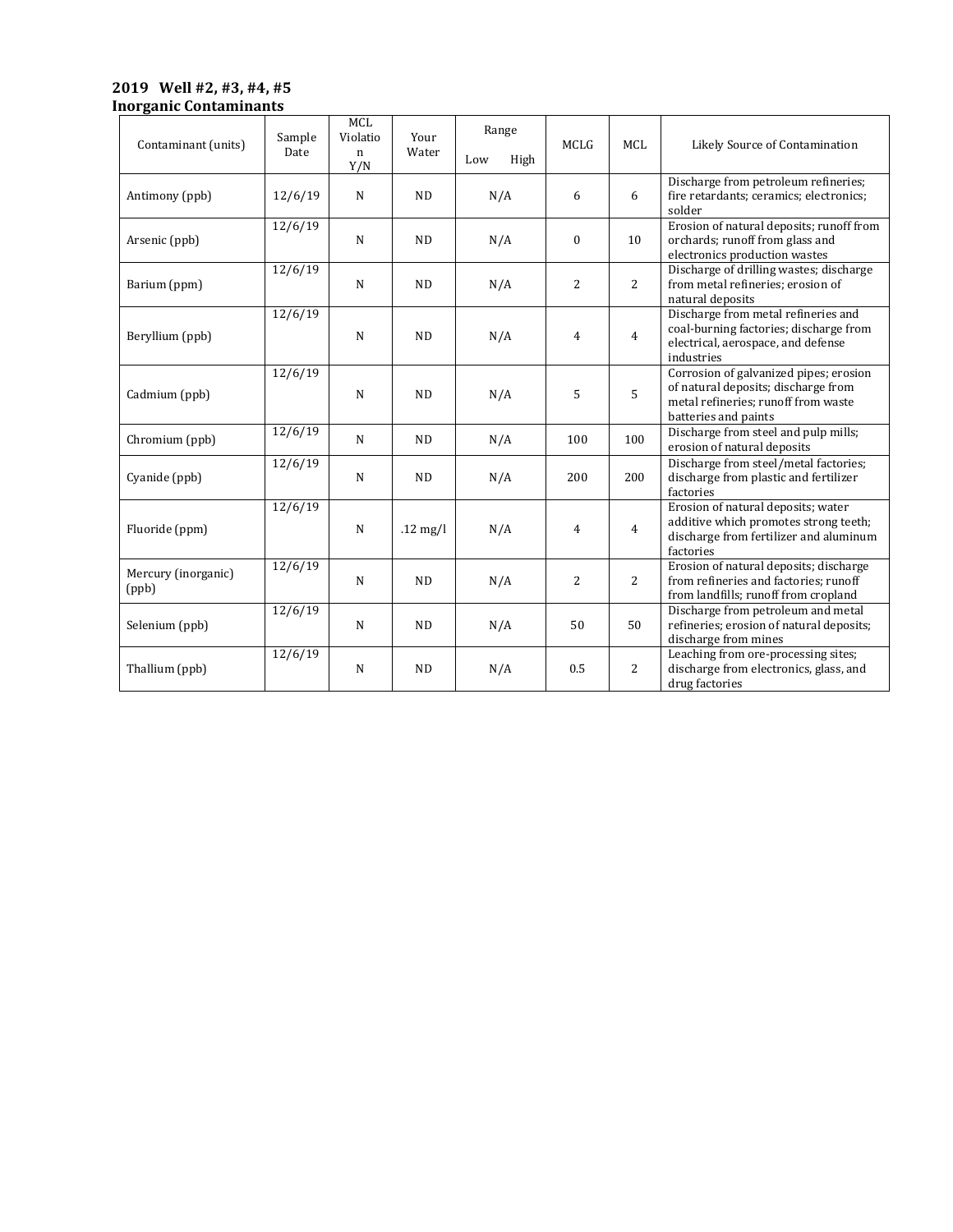| 2017 Well #2, #3, #4, #5 |                                                                                   |  |
|--------------------------|-----------------------------------------------------------------------------------|--|
|                          | Synthetic Organic Chemical (SOC) Contaminants Including Pesticides and Herbicides |  |

| Contaminant (units)                       | Sample<br>Date     | MCL<br>Violatio<br>n<br>Y/N | Your<br>Water | Range<br>Low<br>High | <b>MCLG</b>      | MCL            | Likely Source of Contamination                                                              |
|-------------------------------------------|--------------------|-----------------------------|---------------|----------------------|------------------|----------------|---------------------------------------------------------------------------------------------|
| $2,4-D$ (ppb)                             | 4/26/17            | N                           | <b>ND</b>     | N/A                  | 70               | 70             | Runoff from herbicide used on row<br>crops                                                  |
| 2,4,5-TP (Silvex) (ppb)                   | 4/26/17            | N                           | <b>ND</b>     | N/A                  | 50               | 50             | Residue of banned herbicide                                                                 |
| Alachlor (ppb)                            | 4/26/17            | N                           | <b>ND</b>     | N/A                  | $\mathbf{0}$     | $\overline{c}$ | Runoff from herbicide used on row<br>crops                                                  |
| Atrazine (ppb)                            | 4/26/17            | N                           | <b>ND</b>     | N/A                  | 3                | 3              | Runoff from herbicide used on row<br>crops                                                  |
| Benzo(a)pyrene (PAH)<br>(ppt)             | 4/26/17            | N                           | <b>ND</b>     | N/A                  | $\mathbf{0}$     | 200            | Leaching from linings of water storage<br>tanks and distribution lines                      |
| Carbofuran (ppb)                          | 4/26/17            | N                           | <b>ND</b>     | N/A                  | 40               | 40             | Leaching of soil fumigant used on rice<br>and alfalfa                                       |
| Chlordane (ppb)                           | 4/26/17            | N                           | <b>ND</b>     | N/A                  | $\mathbf{0}$     | $\overline{2}$ | Residue of banned termiticide                                                               |
| Dalapon (ppb)                             | $\frac{4}{26}$ /17 | ${\bf N}$                   | <b>ND</b>     | N/A                  | 200              | 200            | Runoff from herbicide used on rights<br>of way                                              |
| Di(2-ethylhexyl)<br>adipate (ppb)         | 4/26/17            | ${\bf N}$                   | <b>ND</b>     | N/A                  | 400              | 400            | Discharge from chemical factories                                                           |
| Di(2-ethylhexyl)<br>phthalate (ppb)       | 4/26/17            | N                           | <b>ND</b>     | N/A                  | $\mathbf{0}$     | 6              | Discharge from rubber and chemical<br>factories                                             |
| DBCP<br>[Dibromochloropropane]<br>(ppt)   | 4/26/17            | N                           | <b>ND</b>     | N/A                  | $\mathbf{0}$     | 200            | Runoff/leaching from soil fumigant<br>used on soybeans, cotton, pineapples,<br>and orchards |
| Dinoseb (ppb)                             | 4/26/17            | N                           | <b>ND</b>     | N/A                  | 7                | $\overline{7}$ | Runoff from herbicide used on<br>soybeans and vegetables                                    |
| Endrin (ppb)                              | 4/26/17            | ${\bf N}$                   | <b>ND</b>     | N/A                  | $\overline{2}$   | $\overline{2}$ | Residue of banned insecticide                                                               |
| EDB [Ethylene dibromide]<br>(ppt)         | 4/26/17            | N                           | <b>ND</b>     | N/A                  | $\boldsymbol{0}$ | 50             | Discharge from petroleum refineries                                                         |
| Heptachlor (ppt)                          | 4/26/17            | ${\bf N}$                   | <b>ND</b>     | N/A                  | $\boldsymbol{0}$ | 400            | Residue of banned pesticide                                                                 |
| Heptachlor epoxide (ppt)                  | 4/26/17            | N                           | <b>ND</b>     | N/A                  | $\boldsymbol{0}$ | 200            | Breakdown of heptachlor                                                                     |
| Hexachlorobenzene (ppb)                   | 4/26/17            | N                           | <b>ND</b>     | N/A                  | $\mathbf{0}$     | $\mathbf{1}$   | Discharge from metal refineries and<br>agricultural chemical factories                      |
| Hexachlorocyclo-<br>pentadiene (ppb)      | 4/26/17            | N                           | <b>ND</b>     | N/A                  | 50               | 50             | Discharge from chemical factories                                                           |
| Lindane (ppt)                             | 4/26/17            | N                           | ND            | N/A                  | 200              | 200            | Runoff/leaching from insecticide used<br>on cattle, lumber, gardens                         |
| Methoxychlor (ppb)                        | 4/26/17            | ${\bf N}$                   | ND            | N/A                  | $40\,$           | 40             | Runoff/leaching from insecticide used<br>on fruits, vegetables, alfalfa, livestock          |
| Oxamyl [Vydate] (ppb)                     | 4/26/17            | ${\bf N}$                   | $\rm ND$      | N/A                  | 200              | 200            | Runoff/leaching from insecticide used<br>on apples, potatoes and tomatoes                   |
| PCBs [Polychlorinated<br>biphenyls] (ppt) | 4/26/17            | ${\bf N}$                   | ND            | N/A                  | $\boldsymbol{0}$ | 500            | Runoff from landfills; discharge of<br>waste chemicals                                      |
| Pentachlorophenol (ppb)                   | 4/26/17            | ${\bf N}$                   | ND            | N/A                  | $\boldsymbol{0}$ | $\mathbf{1}$   | Discharge from wood preserving<br>factories                                                 |
| Picloram (ppb)                            | 4/26/17            | N                           | ND            | N/A                  | 500              | 500            | Herbicide runoff                                                                            |
| Simazine (ppb)                            | 4/26/17            | ${\bf N}$                   | ND            | N/A                  | $\overline{4}$   | $\overline{4}$ | Herbicide runoff                                                                            |
| Toxaphene (ppb)                           | 4/26/17            | ${\bf N}$                   | ND            | N/A                  | $\boldsymbol{0}$ | 3              | Runoff/leaching from insecticide used<br>on cotton and cattle                               |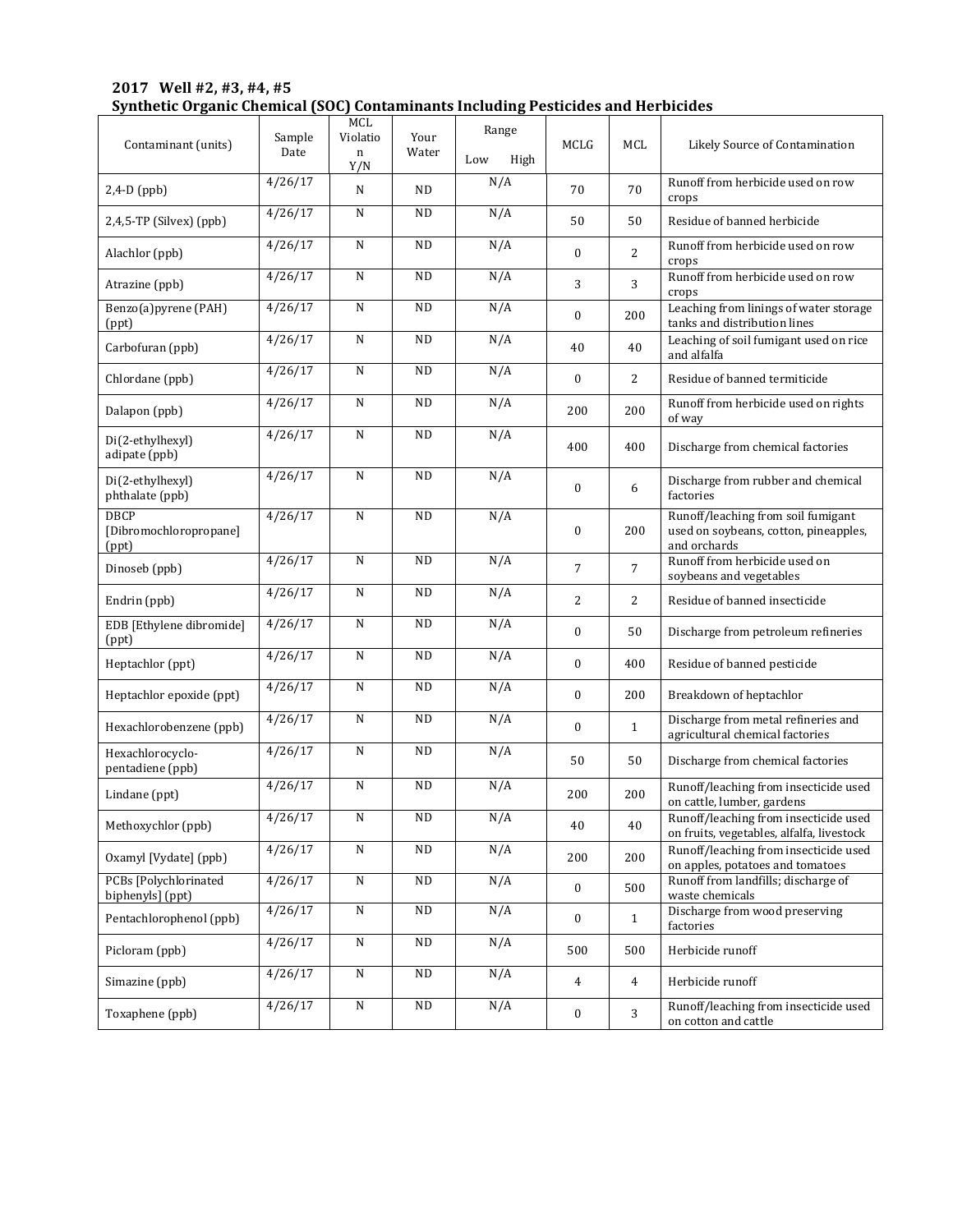### **2017 Well #2, #3, #4, #5 Volatile Organic Chemical (VOC) Contaminants**

| Contaminant (units)                 | Sample<br>Date    | MCL<br>Violatio<br>$\mathbf n$<br>Y/N | Your<br>Water | Range<br>Low<br>High | MCLG           | <b>MCL</b>     | Likely Source of Contamination                                             |
|-------------------------------------|-------------------|---------------------------------------|---------------|----------------------|----------------|----------------|----------------------------------------------------------------------------|
| Benzene (ppb)                       | 5/23/17           | N                                     | <b>ND</b>     | N/A                  | $\mathbf{0}$   | 5              | Discharge from factories; leaching from<br>gas storage tanks and landfills |
| Carbon tetrachloride (ppb)          | 5/23/17           | $\mathbf N$                           | <b>ND</b>     | N/A                  | $\mathbf{0}$   | 5              | Discharge from chemical plants and<br>other industrial activities          |
| Chlorobenzene (ppb)                 | 5/23/17           | N                                     | <b>ND</b>     | N/A                  | 100            | 100            | Discharge from chemical and<br>agricultural chemical factories             |
| o-Dichlorobenzene (ppb)             | 5/23/17           | N                                     | <b>ND</b>     | N/A                  | 600            | 600            | Discharge from industrial chemical<br>factories                            |
| p-Dichlorobenzene (ppb)             | 5/23/17           | ${\bf N}$                             | <b>ND</b>     | N/A                  | 75             | 75             | Discharge from industrial chemical<br>factories                            |
| 1,2 - Dichloroethane (ppb)          | 5/23/17           | N                                     | <b>ND</b>     | N/A                  | $\overline{0}$ | 5              | Discharge from industrial chemical<br>factories                            |
| 1,1 - Dichloroethylene (ppb)        | 5/23/17           | ${\bf N}$                             | ND            | N/A                  | 7              | $\overline{7}$ | Discharge from industrial chemical<br>factories                            |
| cis-1,2-Dichloroethylene<br>(ppb)   | 5/23/17           | ${\bf N}$                             | <b>ND</b>     | N/A                  | 70             | 70             | Discharge from industrial chemical<br>factories                            |
| trans-1,2-Dichloroethylene<br>(ppb) | 5/23/17           | N                                     | <b>ND</b>     | N/A                  | 100            | 100            | Discharge from industrial chemical<br>factories                            |
| Dichloromethane (ppb)               | 5/23/17           | ${\bf N}$                             | <b>ND</b>     | N/A                  | $\mathbf{0}$   | 5              | Discharge from pharmaceutical and<br>chemical factories                    |
| 1,2-Dichloropropane (ppb)           | 5/23/17           | N                                     | <b>ND</b>     | N/A                  | $\mathbf{0}$   | 5              | Discharge from industrial chemical<br>factories                            |
| Ethylbenzene (ppb)                  | 5/23/17           | ${\bf N}$                             | <b>ND</b>     | N/A                  | 700            | 700            | Discharge from petroleum refineries                                        |
| Styrene (ppb)                       | 5/23/17           | ${\bf N}$                             | <b>ND</b>     | N/A                  | 100            | 100            | Discharge from rubber and plastic<br>factories; leaching from landfills    |
| Tetrachloroethylene (ppb)           | 5/23/17           | N                                     | <b>ND</b>     | N/A                  | $\overline{0}$ | 5              | Discharge from factories and dry<br>cleaners                               |
| 1,2,4 -Trichlorobenzene<br>(ppb)    | 5/23/17           | ${\bf N}$                             | <b>ND</b>     | N/A                  | 70             | 70             | Discharge from textile-finishing<br>factories                              |
| 1,1,1 - Trichloroethane (ppb)       | $\frac{5}{23/17}$ | $\mathbf N$                           | <b>ND</b>     | N/A                  | 200            | 200            | Discharge from metal degreasing sites<br>and other factories               |
| 1,1,2 -Trichloroethane (ppb)        | 5/23/17           | N                                     | <b>ND</b>     | N/A                  | 3              | 5              | Discharge from industrial chemical<br>factories                            |
| Trichloroethylene (ppb)             | 5/23/17           | ${\bf N}$                             | ND            | N/A                  | $\mathbf{0}$   | 5              | Discharge from metal degreasing sites<br>and other factories               |
| Toluene (ppm)                       | 5/23/17           | N                                     | <b>ND</b>     | N/A                  | $\mathbf{1}$   | $\mathbf{1}$   | Discharge from petroleum factories                                         |
| Vinyl Chloride (ppb)                | 5/23/17           | ${\bf N}$                             | <b>ND</b>     | N/A                  | $\mathbf{0}$   | $\overline{2}$ | Leaching from PVC piping; discharge<br>from plastics factories             |
| Xylenes (Total) (ppm)               | 5/23/17           | ${\bf N}$                             | <b>ND</b>     | N/A                  | 10             | 10             | Discharge from petroleum factories;<br>discharge from chemical factories   |

#### **2019 Well #2, #3, #4, #5 Radiological Contaminants**

| Contaminant (units)             | Sample<br>Date | MCL<br>Violatio<br>n<br>Y/N | Your<br>Water  | Range<br>High<br>Low | MCLG     | <b>MCL</b> | Likely Source of Contamination            |
|---------------------------------|----------------|-----------------------------|----------------|----------------------|----------|------------|-------------------------------------------|
| Alpha emitters<br>(pCi/L)       | 4/2/19         | N                           | N <sub>D</sub> | N/A                  | $\theta$ | 15         | Erosion of natural deposits               |
| Beta/photon emitters<br>(pCi/L) | 4/2/19         | N                           | N/A            | N/A                  |          | $50*$      | Decay of natural and man-made<br>deposits |
| Combined radium<br>(pCi/L)      | 4/2/19         | N                           | $.6$ pCi/L     | N/A                  | $\theta$ |            | Erosion of natural deposits               |
| Uranium $(pCi/L)$               | 4/2/19         | N                           | .69            | N/A                  | 0        | 20.1       | Erosion of natural deposits               |

\* Note: The MCL for beta/photon emitters is 4 mrem/year. EPA considers 50 pCi/L to be the level of concern for beta particles